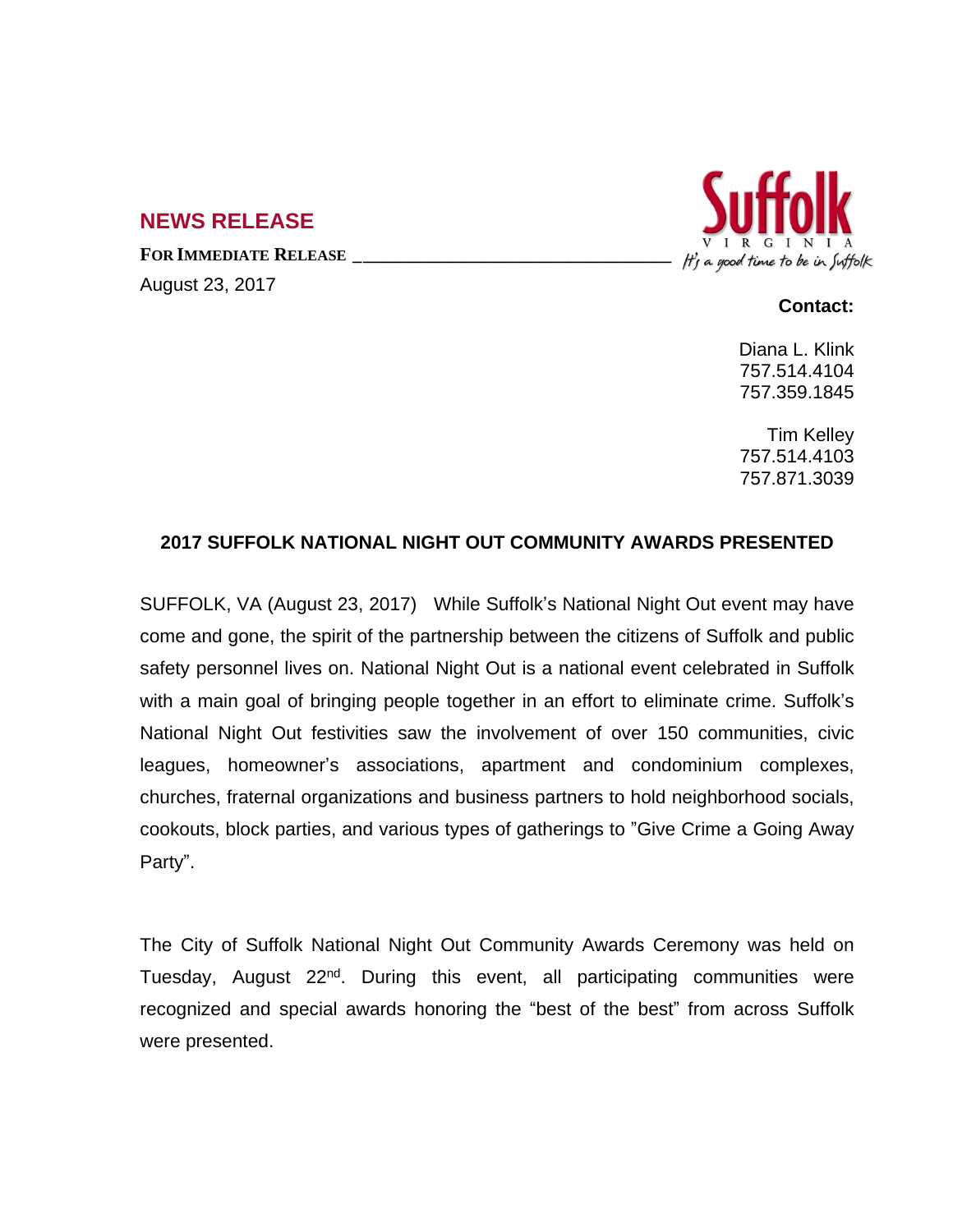### **Honorable Mention**

Suffolk Barber & Beauty (A group of more than 12 Downtown Businesses)

### **Rookie of the Year**

C.H.O.I.C.E. Program

# **Top Business**

United States Army, Including the Army National Guard and Recruiting Center

### **Best Community**

**1 st Place** – Burbage Grant Neighborhood Watch

**2 nd Place** – Lake Kennedy Civic League

# **Best Combined Community**

- **1 st Place** Saratoga/Philadelphia Civic League
- **2 nd Place**  Tynes/Spruce Street Communities

# **Official National Night Out Grand Finale Site Awards**

**National Night Out at Obici & Health Fair** – held at King's Fork Middle School including Sentara Obici Hospital, with Applewood Farms Homeowner's Association, Berkshire Meadows, Burnett's Mill, Hillpoint Farms Homeowner's Association, Hillpoint Woods, Kings Fork Farms Homeowner's Association, Kensington Park, Kings Landing Apartments, River Bluff, Riverwood, Wexford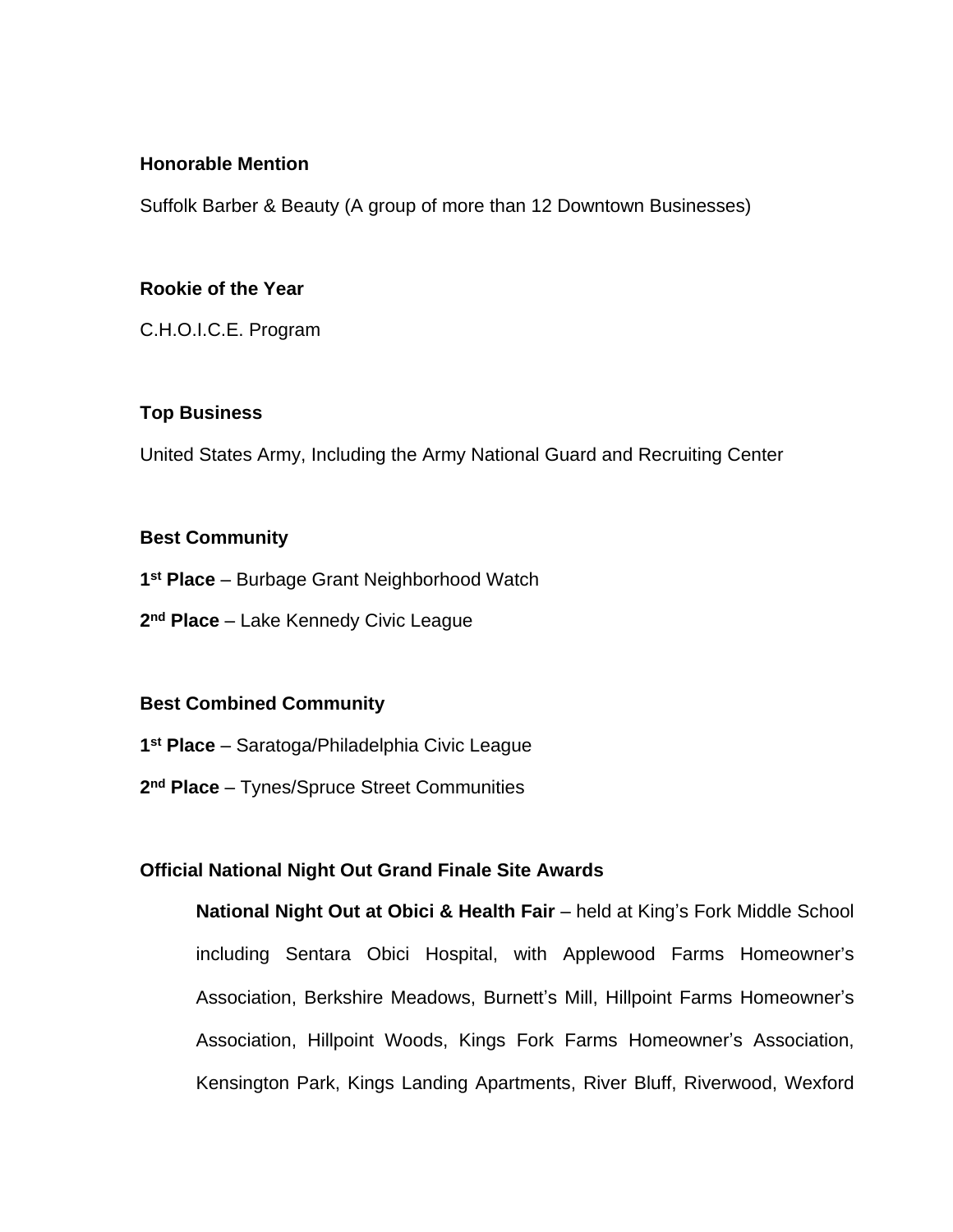Downs, Willowbrook, invaluable assistance from Suffolk Public Schools, 7- Eleven, the Suffolk Elks and Ruritan Clubs, the Suffolk Center for Cultural Arts, Southside Baptist Church, Riverbend Church, Suffolk Family YMCA, U. S. Army, Army National Guard, Target Corporation, and their numerous sponsoring businesses and other volunteers

**Greater Oakland & Chuckatuck Civic League** - held at and with assistance by the Chuckatuck Volunteer Fire Department – with the Boy and Girl Scouts, Greater Chuckatuck Historical Foundation, New Community Christian Center Church, Oakland Christian United Church of Christ, Kitty's Beauty Salon, Bethel Lodge #7, Triple T Sports Center, Music Makes You Happy, and numerous other sponsors and volunteers

#### **Spirit Award**

Brittany Hamlin, Member of the National Night Out at Obici & Health Fair **Committee** 

Suffolk's theme for 2017 was *"Lock It…Don't Lose It",* a campaign launched by the Suffolk Police Department to remind citizens of the three main reasons why residents should always lock their car doors:

1) Loss of valuables is the most obvious reason to lock your door. Thieves look for crimes of opportunity and prime targets are unlocked vehicles with GPS devices and electronics, cell phones, jewelry, weapons, money and other valuables in plain sight.